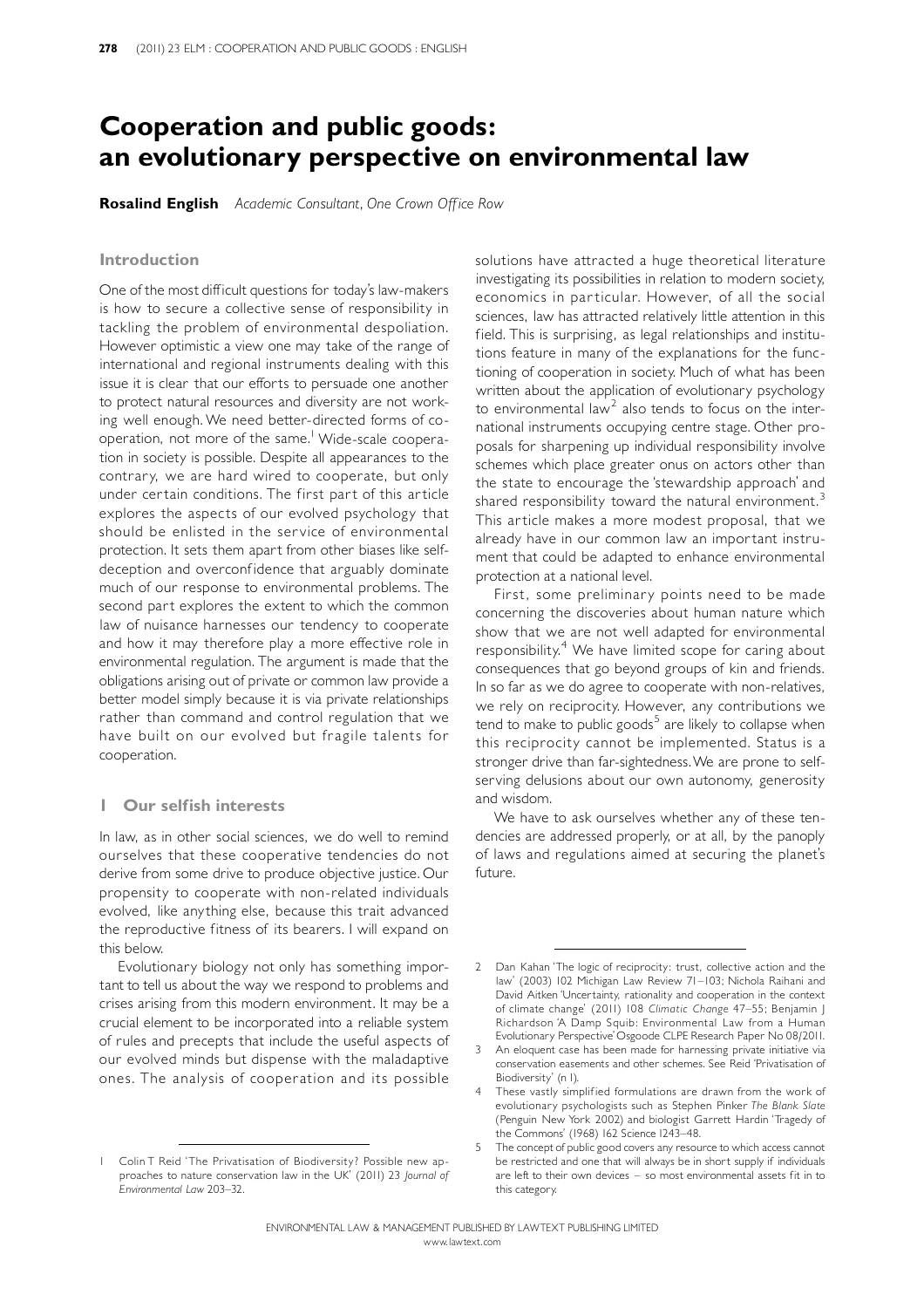# 2 Cooperation and reciprocity

# 2.1 Cooperation in humans and the problem of free-riders

The reason why cooperation has been a particularly active research field in the behavioural sciences is that it presents a particular challenge to the evolutionary paradigm of the 'selfish gene'. Cooperation in animals and humans can be explained if it involves helping close relatives who share a high proportion of genes, <sup>6</sup> but scientists have been puzzling for decades over evidence for cooperation between unrelated individual animals and even between species. Applying some of these important discoveries to people, evolutionary biologists, economists and psychologists agree that people cooperate only if it is in their long-term self-interest. Individuals gain direct benefits (thereby enhancing their ability to pass their genes on to their offspring) from helping others, but only if this cooperation is underpinned by reciprocity, reputational benefits or punishment of noncooperators.

Experiments have been carried out on volunteers worldwide in order to isolate and understand these evolutionary drivers. 'Community investment games' test the propensity of subjects to make contributions to public goods. A striking and general outcome is that cooperation is fragile and declines over time. <sup>7</sup> Those who cooperate in a group may be willing to punish free-riding, even if this is costly for them and even if they cannot expect future benefits from their punishment activities.

The significance of this finding is that the decay of cooperation will occur not just because people eventually learn what is in their best interest but because frustrated conditional cooperators reduce their contribution. The conclusion drawn from this research is that the collective action that produces public goods for all, without inbuilt punishment mechanisms, is rendered unstable by the incentive it creates to free-ride. This is illustrated by the classic scenario of the tragedy of the commons, a paradigm of modern human nature in the environment.<sup>8</sup>

In a group of herders, each farmer has an incentive to put as many cattle on a common grazing pasture as possible. The inevitable environmental degradation that follows causes all farmers to suffer. Collectively, all farmers would be better off if they were able to constrain the number of cattle that graze on the commons. Yet, each individual farmer is better off by maximising the number of their own cattle on the pasture.

The paradox is that most people prefer the public good to be produced rather than for the tragedy of the commons to occur. However, I only want to commit to contributions if I am assured that everyone else is also contributing. The worst possible outcome - even worse than the tragedy itself  $-$  is that I contribute but my neighbours do not. This is because the tragedy still happens but I am even worse off than the cheats.

To avert this self-perpetuating tragedy we need to have in place systems that ensure continuing cooperation. A group agreement to contribute to public goods must be policed by third party enforcers. These can take a number of forms, and the impersonal institutions of the law are just such a mechanism.

Modern laws developed out of rudimentary rules amongst early humans which allowed the gradual integration of cultures of trust based on family into wider cultures governing transactions between non-related individuals. <sup>9</sup> These institutions were only effective in the long term because they were attentive to the fact that human thinking and decision-making are biological adaptations rather than engines of pure rationality. Such aspects of our evolutionary psychology as shortsightedness, self-deception and preoccupation with status should inform modern law as much as they did the prosocial norms of our early past.

# 2.2 Our fallible minds

Humans display many psychological biases, one of which is the phenomenon of 'temporal discounting', our tendency to undervalue rewards when there is a delay between paying the cost and reaping the benefit of cooperating. This is more a deep-seated intuition than a rational acknowledgement of the fact that future payoffs are inherently more tenuous than those that can be gained immediately.Our propensity to behave as if we will die in a few years is no more than a reflection of the reality facing our evolutionary ancestors, when life was short and the future completely unpredictable.

However, this evolutionary predisposition is maladaptive for environmental responsibility. It is perhaps for this reason that we have failed again and again to rise to the toxic challenge of our environmentally damaging lifestyles. If we respond to these threats at all we constantly show a bias toward those calamities that are immediate, visible and close to home. Foreseeable externalities like greenhouse gases and waste 'sinks' in the air, groundwater, overfishing, and export of waste to far away countries of which we know nothing barely cause a blip on our emotional seismometer.

Another of these biases, possibly the most powerful, is overconfidence, an exaggerated sense of our own integrity, generosity, and control over events;`positive illusions' which have been shown to have been advantageous in an evolutionary sense. <sup>10</sup> This might seem counterintuitive. After all, such overconfidence leads to assessments and decisions that are hazardous to the individual concerned,

<sup>6</sup> William Hamilton's 'The theory of kin selection' in 'The Genetical Evolution of Social Behaviour' (1964) 7 Journal of Theoretical Biology  $1 - 52$ .

Ernst Fehr and Simon Gächter 'Cooperation and Punishment in Public Goods Experiments' (2000) 90 American Economic Review 980^94

Hardin 'The Tragedy of the Commons' (n 4) where he uses the word 'tragedy' not in the sense of 'sadness' but to mean 'the remorseless working of things'.

<sup>9</sup> Paul Seabright The Company of Strangers (2nd edn Princeton University Press Princeton 2010).

<sup>10</sup> Dominic D P Johnson and James H Fowler 'The Evolution of Overconfidence' Nature 10384 (September 2011), and Robert Trivers Deceipt and Self-Deception (Allen Lane 2011).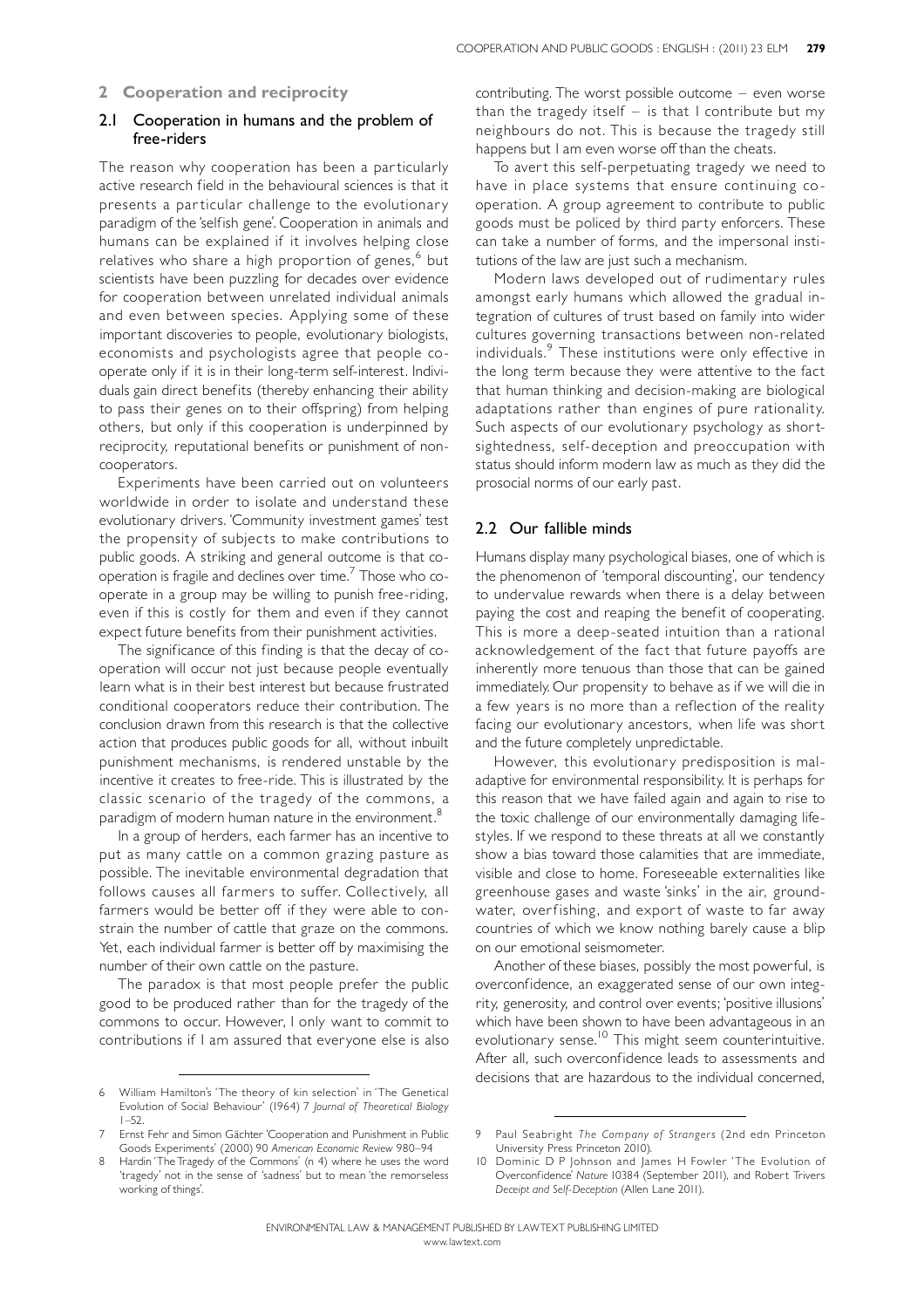so it remains something of a puzzle as to why this tendency has proved so adaptive when we would do much better to adhere only to accurate beliefs. Nevertheless, empirical surveys have established that people consistently overrate their self-worth, ignoring any internal warning bell about the possible inaccuracy of that assessment.This defence mechanism, known in the trade as `cognitive dissonance reduction', is highly effective because deception is never more successful than when the purveyor is also deceived.

This important mindset informs our sense of morality and in turn feeds in to the thinking behind environmental policy, sometimes doing more harm than good. It lures us into the seductive myths of sustainable development, <sup>11</sup> for example, or intergenerational equity,<sup>12</sup> both of which are placebos masquerading as wonder drugs for the planet's malaise. As Hardin would say, these notions of responsibility are a fake: 'a verbal counterfeit for a substantial quid pro quo. It is an attempt to get something for nothing'.<sup>13</sup>

Similarly, status  $-$  an evolutionary impulse very much supported by self-deception  $-$  is at odds with any nascent sense of environmental responsibility.We are as powerfully driven by notions of rank and conformity as we were when we lived in small hunter gatherer groups. We are still all set on out-competing our neighbours, except now we do it with bigger cars or satellite dishes rather than finesse in fighting or tribal rank. Our first impulse is to spend money on goods that will enhance our status in the neighbourhood rather than shoring up investment in intangible goods that we know are for our benefit, such as health and a clean and pleasant environment. However, the metric of happiness is a relative one. This drives us into an arms race where everyone has more money to spend on houses and cars; the houses and cars get bigger but no one is any happier. Not only does the social status impulse distract us from investing in hidden benefits such as clean air, but it eats away at those benefits themselves.

A healthy environment, like a comfortable retirement, is an intangible good whose value we recognise, but one which we eschew in the race to beat our neighbours. Increasing attention is being paid to identifying and seeking recognition for the ways in which the natural environment contributes to human well-being. Contributions may therefore have to be enforced<sup>14</sup> - by ecological taxes on consumption, and by overcoming our irrational objection to treating such things as clean water as an economic commodity.<sup>15</sup>

Pricing intangibles like these, and other policy proposals such as personal carbon allowances, <sup>16</sup> are happily not within the remit of this article. However, I will seek to show that common law mechanisms which developed organically in times when environmental problems were smaller and more immediate provide an indispensible model for environmental regulation alongside these topdown strategies.

## 3 Some solutions from the common law

In the rush to formulate from scratch international instruments and administrative rules regulating our use of natural resources we have neglected some of the most important tools of the common law, those third party mechanisms mentioned earlier, that make it successful in policing opportunism and overriding people's incentive to free-ride. The overall consequence is that the scope and effectiveness of most environmental regulation are largely dependent on the resources, policy and efficiency of a number of public authorities, whose hands are tied in turn by regional and international agreements. Most of the international treaties lack credibility because their punishment mechanisms are weak, probably because they are too costly to administer. Cap and trade systems<sup>17</sup> have been criticised by legal theorists<sup>18</sup> as costly incentive schemes which undermine the conditions of trust necessary to hold collective action problems in check. (It has been suggested that the very existence of an incentive scheme can be seen as a clue that other individuals are not inclined to cooperate voluntarily: if they were, incentives such as these would be unnecessary.) Schemes for offsetting or compensating for environmental damage in EU and planning law simply move the problem somewhere else, again resting the responsibility on the shoulders of the state.<sup>19</sup> The wealth of regulation dealing with responsibility for environmental harm<sup>20</sup> suffers from an inherent defect in that it conveys the message that cheating is the default position. This in turn creates distrust amongst individuals, which triggers a reciprocal motive to evade our individual responsibility and pile all the blame on state bodies (who are the only ones liable under most of this law in the first place).

The private law of nuisance on the other hand secures our sense of mutual accommodation by allowing individuals to calculate how far they can use their surrounding resources without denigrating the value of their neighbour's property. Based as it is on a delicate balance between reciprocity and self interest, the right to sue in

- 17 Such as the EU EmissionsTrading System and the Clean Development Mechanism under the Kyoto Protocol.
- 18 Kahan'The logic of reciprocity' (n 2).

<sup>11</sup> Sustainable development is simply a rationalisation of our continuing consumption, proliferation and encroachment on what little there is left of the natural environment.

<sup>12</sup> An attempt to suborn our desire for the competitive superiority of our own genetic offspring, in the service of the next generation as a whole. In the absence of an enforcer it has dubious status as a legal principle: Patricia Birnie, Alan Boyle and Catherine Redgwell (eds) International Law and the Environment (3rd edn Oxford University Press Oxford 2009) p 125.

<sup>13</sup> Hardin 'Tragedy of the Commons' (n 4). Trivers goes as far as pronouncing social sciences themselves as being replete with selfdeceiving biases, although the focus of his attack is on economics not law, see n 10 ch 13.

<sup>14</sup> Reid 'Privatisation of Biodiversity' (n I) proposes the idea of 'habitat (or biodiversity) banking', with providers creating a stock of actions with beneficial biodiversity outcomes, the credit for which developers can purchase to offset the debit from the environmental damage of their projects.

<sup>15</sup> This is encapsulated, for example, in the EU Water Framework Directive 2000/60/EC where recitals assert that water is a heritage rather than just a commodity 'like any other'.

<sup>16</sup> Mayer Hillman How We can Save the Planet (Penguin London 2004).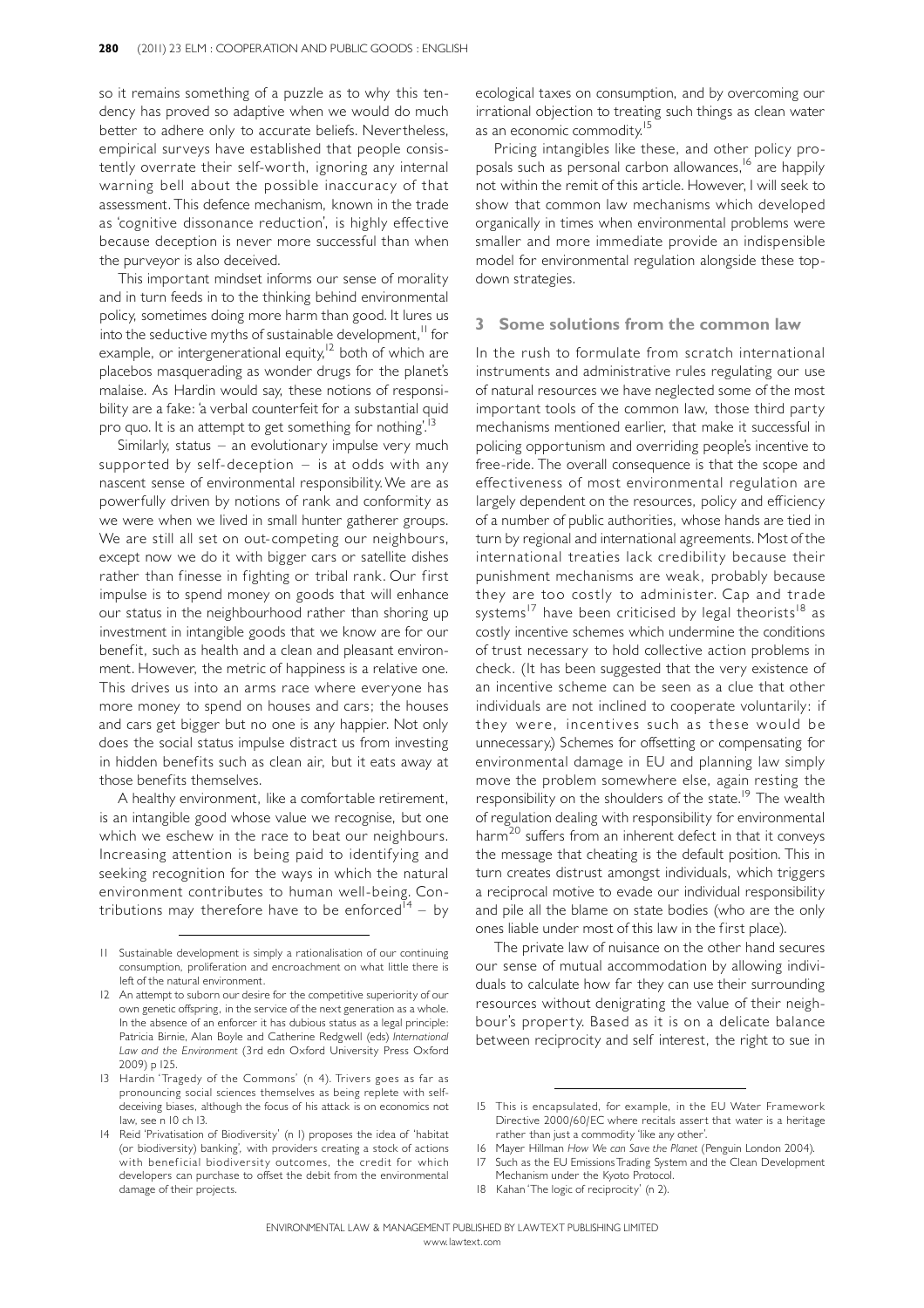nuisance corrects the democratic deficit inherent in most environmental regulation.

The tort of nuisance grew out of property law, which itself governs the right to manage the various valuable resources in our environment. Some economists regard the institution of property law as one of the most central contributors to the stability of cooperation in human society.<sup>21</sup> When something is made subject to property rights, it has a value attached to it and becomes a private good, such as water flowing through a private property.<sup>22</sup>

The strict protection of riparian rights in English common law involved an entitlement to purity long before nationwide pollution by sewage and industrial effluent became an issue; such common law rights usually contained within them the potential for environmental protection.Water in the ocean on the other hand is a public good, since the cost of enforcing rules of access beyond territorial waters is prohibitive. Clean air is, of course, another classic example of a public good.Whilst planning law and EU legislation provide a framework for protecting both private and public goods, the enforcement of these operational controls frequently collapses under their own weight<sup>23</sup> opening the way for cheating and free-riding. In these situations, nuisance may be the most reliable weapon available in the arsenal.

# 3.1 Nuisance, reciprocity and the principle of give and take

The right to claim the courts' protection in respect of our neighbour's activities which threaten to interfere with the enjoyment of our land, has developed in a remarkably flexible way in response to our need to control the use of our immediate environment.<sup>24</sup> It was in response to the pollution problems spawned by the industrial revolution that the landmark nuisance actions found their place in the law reports, moving the line of battle from parochial disputes between individuals to neighbourhoods over large distances.<sup>25</sup> Although parliament sought to allocate liability for pollution in legislation, the evidence is that the giant nuisance actions of industrial Britain provided the

grounds for a cooperative resolution of the considerable environmental challenges then at hand. As one historian has pointed out:

Some of the most noxious nuisances, such as, for instance, the pollution of rivers, are so imperfectly provided against [by regulation], that the old remedy at [common] law, expensive though it is, remains the only resource to escape grievous injury to health or property.<sup>26</sup>

There is no reason why the common law action in nuisance should not continue to evolve to meet the broader environmental crisis via the same mechanisms of neighbourhood, mutual benefit, foreseeability, and reasonableness. It has numerous advantages over regulation in holding polluters to account and allocating responsibility, not least of all because it is enforceable by private individuals in cases where official regulators have no vested interest, not just protecting property rights but securing an arrangement for land use to the satisfaction of the community that it supports.<sup>27</sup>

Before moving on to a contextual examination of two contemporary cases, it is worth considering the concept of 'reasonable user' at the core of nuisance and how it evolved to be as robust as it is against the defence of social utility. As Lord Millett said in Southwark LBC v  $M$ ills: $^{28}$ 

What is reasonable from the point of views of one party may be completely unreasonable from the point of the other. It is not enough for a landowner to act reasonably in his own interest. He must also be considerate of the interest of his neighbour.

The 'reasonableness' requirement in nuisance, in other words, reflects its reciprocal basis. It allows disputes over the allocation of social benefits and burdens through a fair process of `give-and-take'.

Ever since the early industrial pollution cases, courts have resisted efforts to promote the utilitarian version of reasonable user.Where a multiplicity of interests collide it is sufficient that property is damaged, and causation is satisfied, for liability to attach. Short of having statutory authority to commit a nuisance, the public interest served by the carrying out of a particular activity (such as landfill) does not confer on the defendant the right to commit what would otherwise be a nuisance. The weighting of public interest goes to the question of remedies, not liability:

The problem with putting the public interest into the scales when deciding whether a nuisance exits, is simply that if the answer is no . . . because [the claimant's] private rights must be subjugated to the public interest,

<sup>19</sup> Reid 'Privatisation of Biodiversity' (n I). See his summary of the offsetting mechanisms under the Habitats Directive (92/43/EEC), the Environmental Liability Directive (2004/35/EC) and the Town and Country Planning Act 1990 s106.

<sup>20</sup> This includes art 8 of the European Convention on Human Rights 1950.

<sup>21</sup> For example, see Seabright Company of Strangers (n 9) ch 12.

<sup>22</sup> What it means to be a private good is that its owner must be able to prevent others from having access to it.

<sup>23</sup> As happened in the case of Barr v Biffa, considered in section 3.2 below.

<sup>24</sup> There is also the tort of public nuisance, an either-way offence for which an unlimited fine and/or a maximum sentence of life imprisonment can be imposed. It involves the endangering of the health, comfort or property of the public and as such is a potentially powerful tool for addressing environmental harm. But its deterrent effect is limited by the fact that individuals can only sue by way of a relator action in the name of the Attorney General.

<sup>25</sup> See Ben Pontin's survey of a series of high profile nuisance actions using the common law as an early instrument of environmental protection, starting with AG v Birmingham Corporation (1858) 4 K&J 528, a sewage case, and Tipping v St Helens Smelting Co (1865) 11 ER 1483 involving emissions in 'The Secret Achievements of Nineteenth Century Nuisance Law' ELM 19 (2007) 6 pp 279-90).

<sup>26</sup> D Fraser Urban Politics in Victorian England (Leicester University Press Leicester 1976) p 22.

<sup>27</sup> In Birmingham Corporation (n 25) for example, the claimant's concern with the polluted river went beyond the interference with his riparian rights since the odours from untreated sewage affected the general community.Thus the action speaks directly to the modern case law of Marcic v Thames Water Utilities Limited [2003] UKHL 66 and Dobson and others v Thames Water Utilities Ltd [2011] EWHC 3253 (see Pontin n 25).

<sup>28</sup> [2001] 1AC1.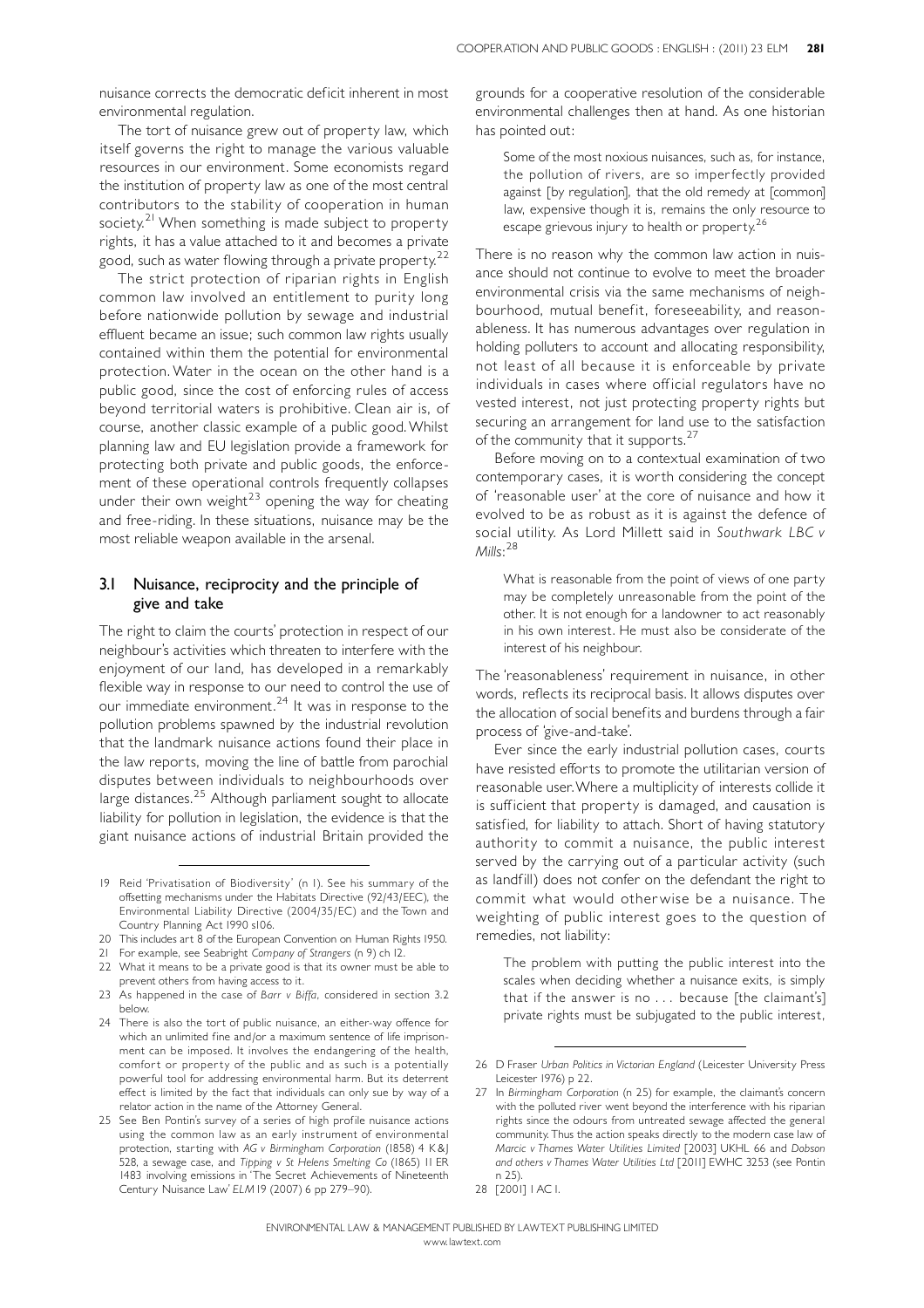it may well be unjust that he should suffer the damage for the benefit of all. . . . The principles or policy underlying these considerations are that the public interest should be considered and that selected individuals should not bear the cost of public benefit.<sup>29</sup>

Similarly, the locality rule  $-$  the idea that a claimant must take his neighbourhood as he finds it  $-$  is carefully policed. Nuisance has evolved to deal with sophisticated forms of cheating: a polluter is not permitted to taint the neighbourhood first and then rely on his own tortious actions as a defence, having changed the quality of the locality in question.<sup>30</sup>

So we see that the private law of nuisance neatly harnesses our evolved tendencies to be altruistic and respond to social norms, by making self interest its goal and giving legal status to our tendency to conform. Nuisance mechanisms work because they are based on the social norm that people ought to be aware of the risk of damage to neighbouring property and if they fail to take steps to prevent it they are liable for the consequences. The way the common law has evolved has made it resistant to those pragmatic considerations that tend to undermine the state regulator's role in environment protection. Nor is this common law manifestation of environmental responsibility constantly undermined by our psychological biases discussed above, temporal discounting and status. Individuals can seek remedies fairly quickly and such action may well enhance reputational benefits, particularly if the nuisance complained of affects a large sector of the community (as it frequently does). And it cannot be suborned by our tendency to weave self-deluding myths; the concepts of reasonable user are too set in stone for that.

However, the important service that the tort of nuisance has served in the past in many areas in which humans affect the natural environment  $-$  land use, water abstraction and pollution  $-$  has been overlooked and diminished as a consequence of a series of judicial pronouncements to the effect that common law should take a back seat where complex statutory environmental controls are involved. <sup>31</sup> This reflects a long-standing orthodoxy about the interface between law and industrialisation, which is essentially that the common law could not by its very nature have controlled environmental impacts with anything like the precision and reliability of regulatory laws enforced by public bodies. 32

But the efficacy of this patchy and sometimes overcomplex legislation has gradually become subject to doubt. As Lord Hobhouse said in 2003, <sup>33</sup> this area of government intervention:

is not exhaustive; it does not necessarily give the third party affected an adequate or, even, any say; the government decision may give priority to some national or military need which it considers must over-ride legitimate individual interests; it will not normally deal with civil liability for damage to property; it does not provide the third party with adequate knowledge and control to evaluate and protect himself from the consequent risk and insurance cost.

## 3.2 Nuisance and noxious sites

The problem with most pollution regulation in this country is that it fails to address people's propensity to withhold costly contributions to public goods and instead free-ride on the contributions of others.<sup>34</sup> We all know that someone has to live near landfill sites but nobody wants to be that person. So there has to be some legal mechanism that will reward acceptance of noxious but necessary facilities by deterring any potential cheating on that reward. The armoury of regulations and laws governing the collection and disposal of waste in this country signally fails to do so, a point that is amply played out in the class action taken in respect of landfill operations in Ware, Hertfordshire in Derek Barr and Others v Biffa Waste Services Limited.<sup>35</sup>

Biffa operated its site under a permit granted by the Environment Agency (EA). Neighbouring landowners complained of smells from the site over a five year period and brought a claim in nuisance as a group action. They did not claim that Biffa had breached the terms of its permit, so the question before the judge was whether an odour emitting from the authorised operation of a landfill site made the operator liable in nuisance even if it was complying with the detailed requirements of its permit and was not alleged to be negligent.

The EA at first refused to take enforcement proceedings and when it did the prosecution was derailed for technical reasons. The failure of the EA to monitor Biffa under what the judge called a 'cascade of legislation' properly demonstrates what a severe challenge this kind of detailed responsibility presents to human psychology.<sup>36</sup> As a consequence of the campaign and the pressure on Biffa, the EA became, in Coulson J's words:

not much more than a messenger, passing on the complaints from the residents to Biffa and hoping something 29 Buckley J in Dennis v MOD [2003] EWHC 793.<br>29 Buckley J in Dennis v MOD [2003] EWHC 793.

<sup>30</sup> This point was illustrated in Dennis v MoD where the defendant's submission was that the character of the neighbourhood should include the airbase as an established feature, to which Buckley J retorted: 'It would be odd if a potential tortfeasor could itself so alter the character of the neighbourhood over the years as to create a nuisance with impunity'.

<sup>31</sup> Lord Goff in Cambridge Water v Eastern Counties Leather plc [1994] 2 WLR 53 rejected the proposed extension of liability in nuisance in the light of `well constructed and complex' legislation regulating the environment.

<sup>32 |</sup> McLaren 'Nuisance Law and the Industrial Revolution - Some Lessons from Social History' (1983) 3 OJLS 155, although more recent thinking on nuisance law has undergone 'a dramatic renaissance, prompted by the realisation that, in practice, regulatory laws often flatter to deceive' (Pontin n 25).

<sup>33</sup> Transco plc v Stockport Metropolitan Borough Council [2003] UKHL 61 para 56.

<sup>34</sup> The NIMBYproblem.

<sup>35 [2011]</sup> EWHC 1003 (TCC).

<sup>36</sup> At the time the class action was brought the statutory framework for waste disposal and landfill comprised a range of EU Directives and Decisions, including the Waste Framework Directive of 1975, the IPPC Directive of 1996, The Landfill Directive of 1999, and the New Waste Framework Directive of 2006; national law included the Environment Protection Act 1990; The Environment Act 1995, the Pollution Prevention and Control Regulations 2000, the Landfill Regulations 2002 the Environmental Permitting Regulations 2008 and the Planning Act 2008.